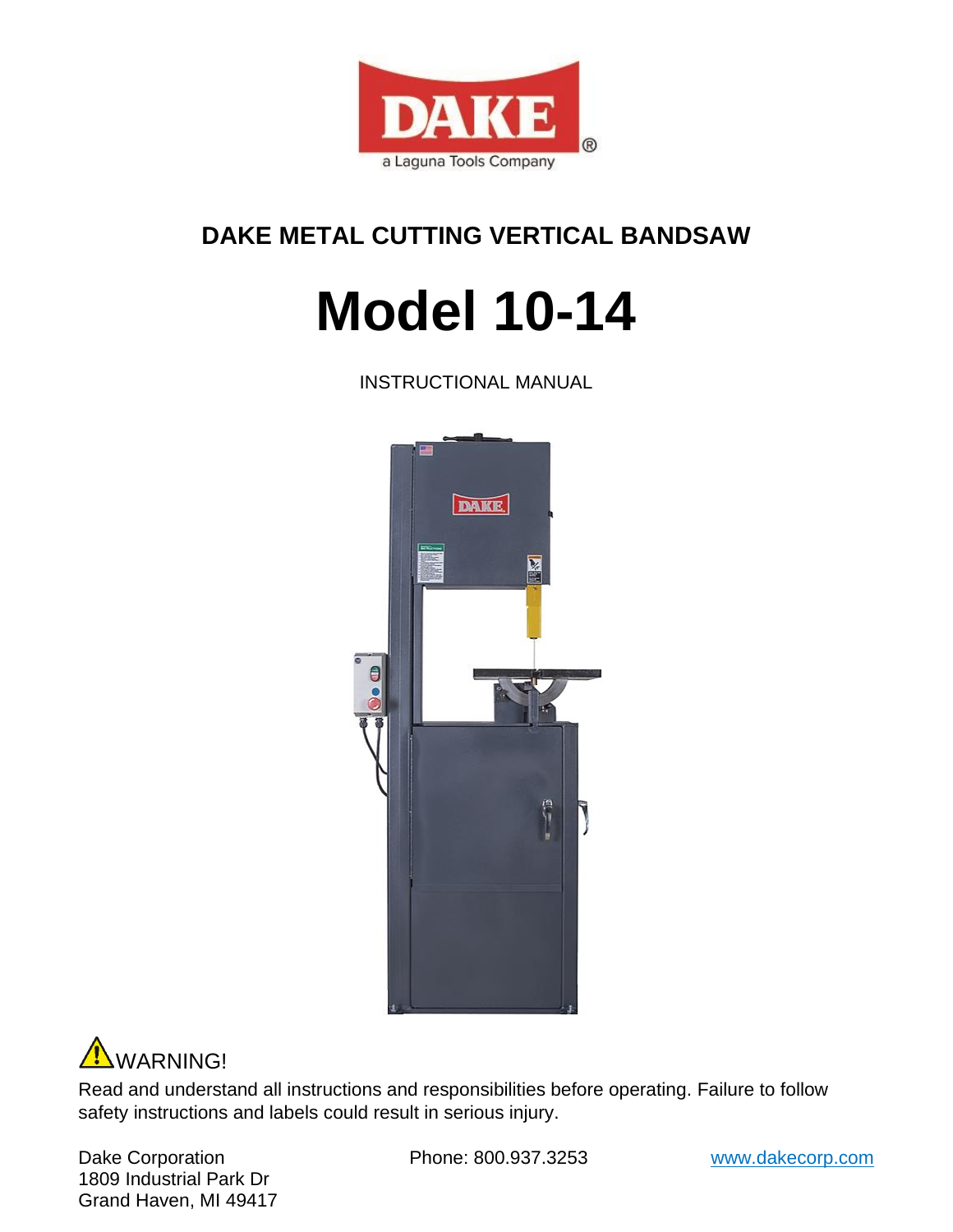

# **Table of Contents**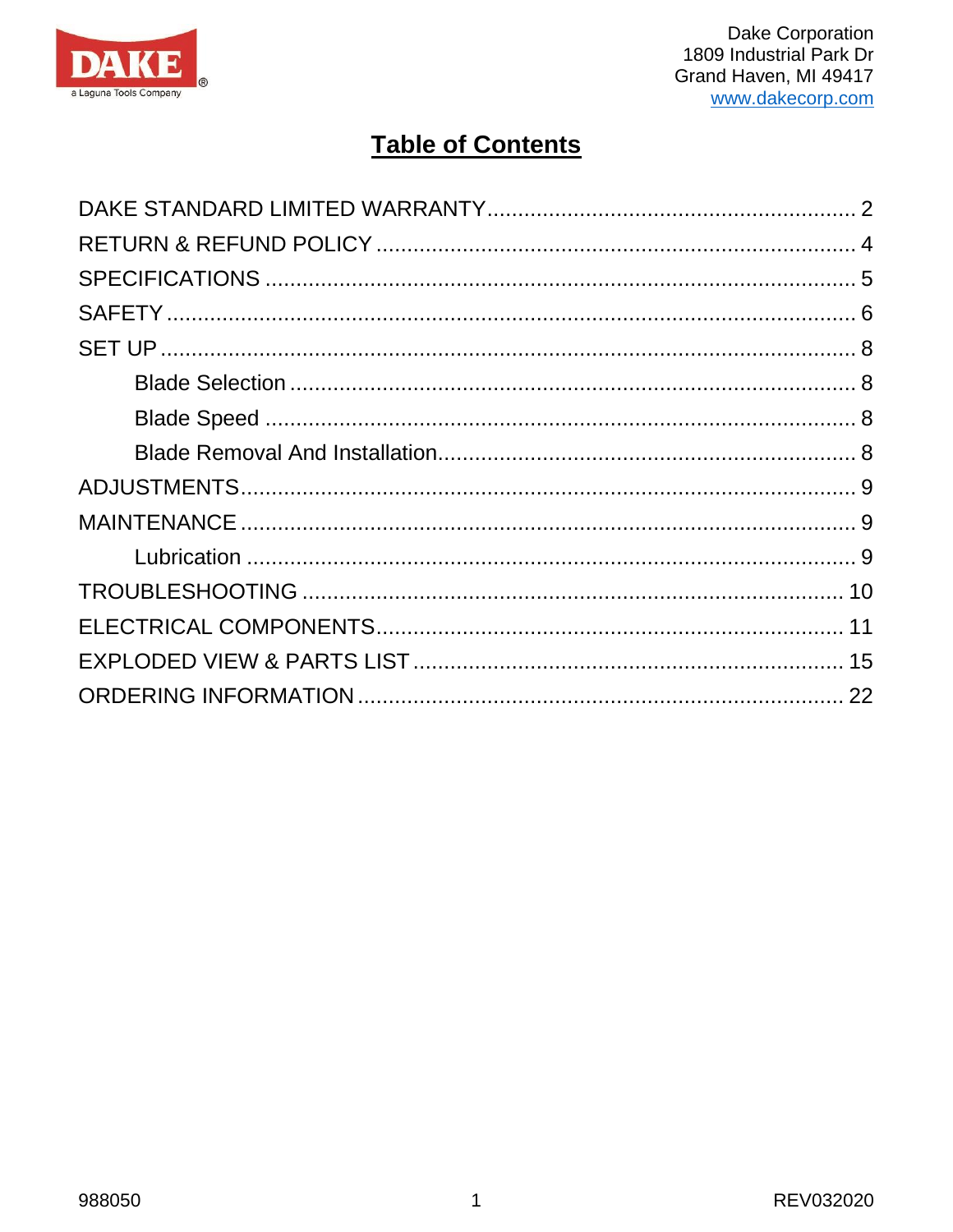

# <span id="page-2-0"></span>**DAKE STANDARD LIMITED WARRANTY**

## *Finished Machines*

Dake warrants to the original purchaser the finished machine manufactured or distributed by it to be free from defects in material and workmanship under normal use and service within **1 year (12 months) from the delivery** date to the end user.

## *Parts*

- Dake warrants to the original purchaser the component part manufactured or distributed by it to be free from defects in material and workmanship under normal use and service within **30 days** from the delivery date to the end user.
- The standard limited warranty includes the replacement of the defective component part at no cost to the end user.

## *Sale of Service (Repairs)*

- Dake warrants to the original purchaser the component part repaired by Dake Corporation at the manufacturing facility to be free from defects in material and workmanship under normal use and service within 90 days from the return date to the end user, as it pertains to the repair work completed.
- The standard limited warranty includes repair of the defective component part, at no cost to the end user.

## *Warranty Process*

- Subject to the conditions hereinafter set forth, the manufacturer will repair or replace any portion of the product that proves defective in materials or workmanship. The manufacturer retains the sole right and option, after inspection, to determine whether to repair or replace defective equipment, parts, or components. The manufacturer will assume ownership of any defective parts replaced under this warranty.
- All requested warranty claims must be communicated to the distributor or representative responsible for the sale. Once communication has been initiated, Dake Customer Service must be contacted for approval:
	- Phone: (800) 937-3253
	- Email: customerservice@dakecorp.com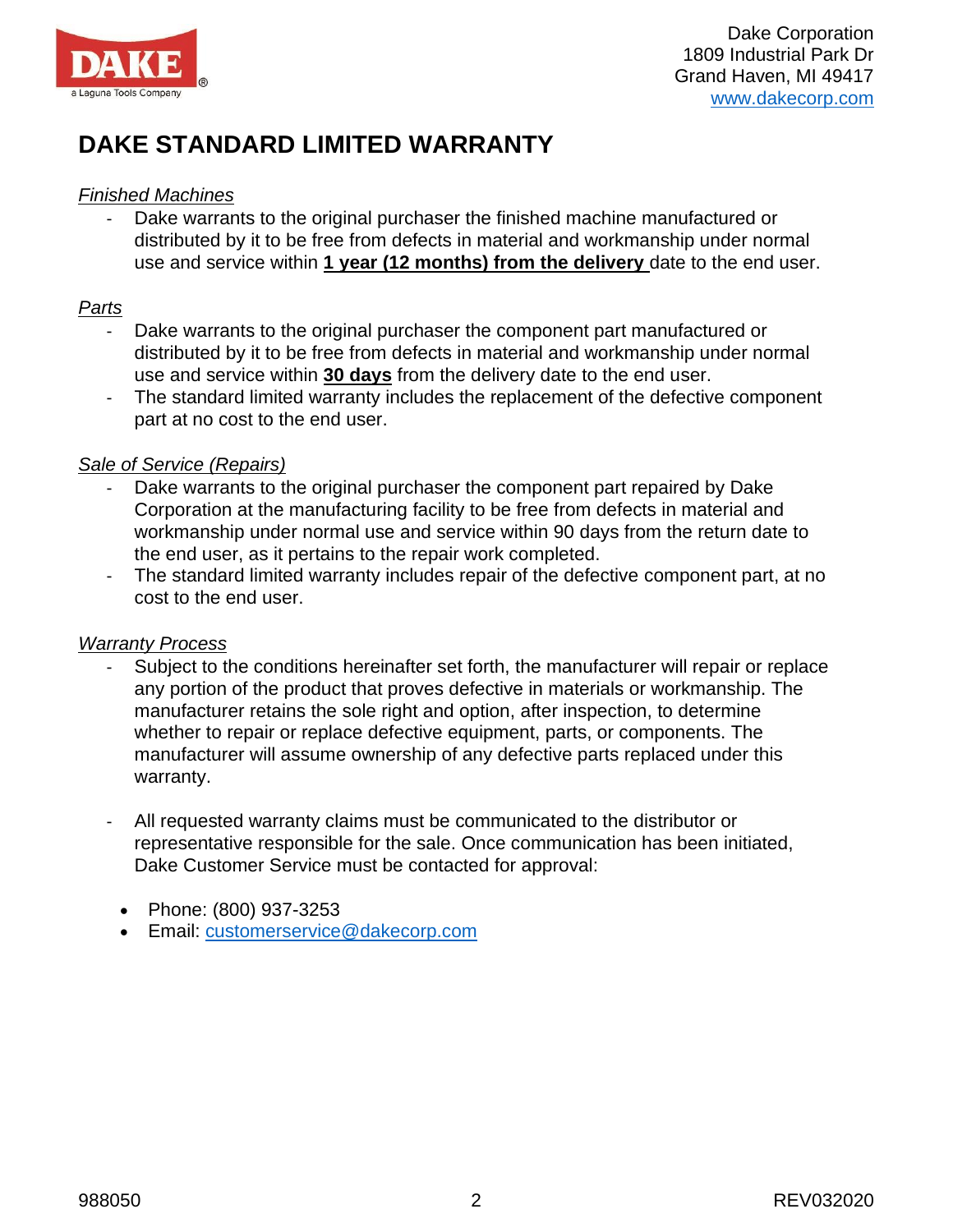

- When contacting Dake, please have the following information readily available:
	- 1. Model #
	- 2. Serial #
	- 3. Sales Order #
- Purchasers who notify Dake within the warranty period will be issued a Case number and/or a Return Material Authorization (RMA) number. If the item is to be returned per Dake's request, the RMA number must be **clearly** written on the exterior packaging. Any item shipped to Dake without an RMA will not be processed.

## *Warranty Exceptions*

The following conditions are not applicable to the standard limited warranty:

- (a) Part installation or machine service was not completed by a certified professional, and is not in accordance with applicable local codes, ordinances, and good trade practices.
- (b) Defects or malfunctions resulting from improper installation or failure to operate or maintain the unit in accordance with the printed instructions provided.
- (c) Defects or malfunctions resulting from abuse, accident, neglect, or damage outside of prepaid freight terms.
- (d) Normal maintenance service or preventative maintenance, and the parts used in connection with such service.
- (e) Units and parts which have been altered or repaired, other than by the manufacturer or as specifically authorized by the manufacturer.
- (f) Alterations made to the machine that were not previously approved by the manufacturer, or that are used for purposes other than the original design of the machine.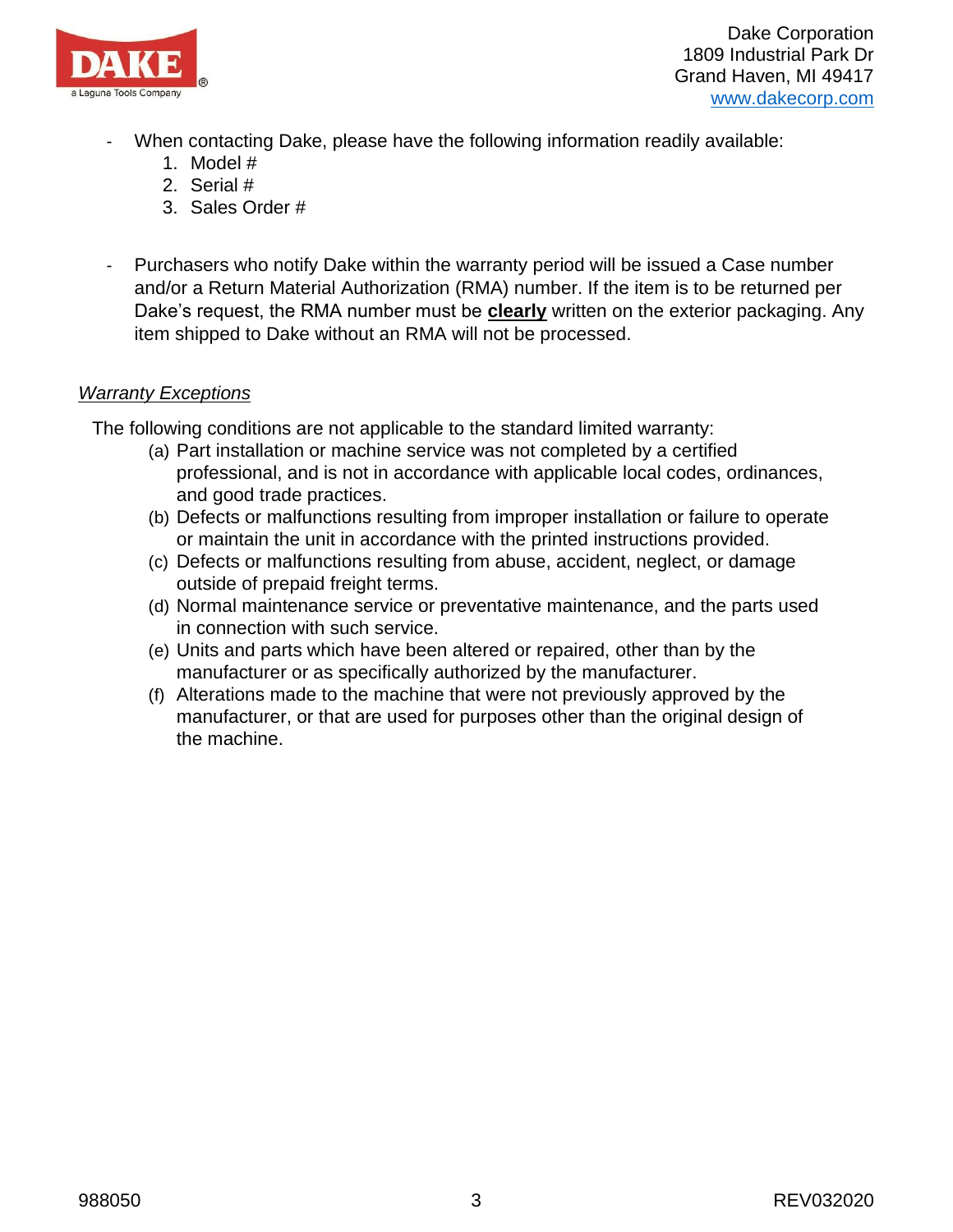

# <span id="page-4-0"></span>**RETURN & REFUND POLICY**

- Thank you for purchasing from Dake! If you are not entirely satisfied with your purchase, we are here to help.

#### *Returns*

- All Dake manufactured / distributed machines, parts and couplings include a 30-day return option. These policies are valid from the date of final shipment to the end user. To be eligible for a return, the item must be unused and in the same condition as received.
- All requested warranty claims must be communicated to the distributor or representative responsible for the sale. Once communication has been initiated, Dake Customer Service must be contacted for approval:
	- Phone: (800) 937-3253
	- Email: customerservice@dakecorp.com
- Once the return request has been approved by Customer Service, a representative will supply a Return Material Authorization (RMA) number.
- The returned item must have the provided RMA number clearly marked on the outside packaging. Any item received without an RMA number clearly visible on the packaging will not be processed.
- An RMA number can only be provided by the Dake Customer Service team and must be obtained prior to the return shipment.

## *Refunds*

- Once the item has been received and inspected for damages, a representative will notify the requestor referencing the provided RMA number. If the return is approved, a refund will be issued to the original method of payment, less a 20% restocking fee.
- The restocking fee may be waived if an order is placed at the time of return with like-value merchandise. Transportation costs are the responsibility of the end user and will not be credited upon return approval.
- Any item that is returned after the initial 30 days or has excessive/obvious use will not be considered for a full refund.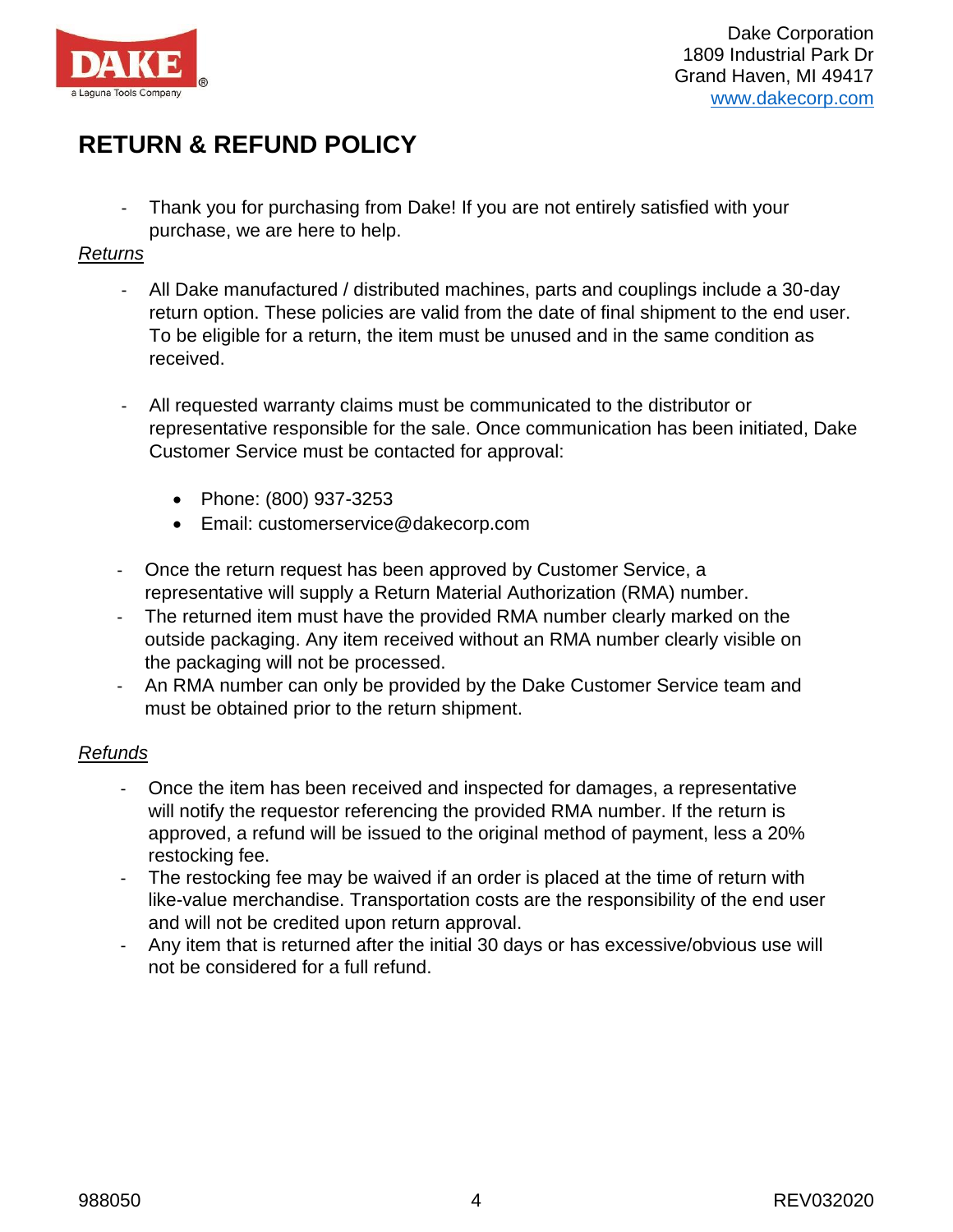

# <span id="page-5-0"></span>**SPECIFICATIONS**

| <b>Number</b>            | 988050/988051    | <b>Throat Size</b>          | 14"                            |
|--------------------------|------------------|-----------------------------|--------------------------------|
| <b>Horsepower</b>        | 1 HP             | <b>Max Work Height</b>      | 10"                            |
|                          | 110V/220V Single | <b>Worktable Dimensions</b> | 15" x 16"                      |
| <b>Voltage</b>           | Phase, 220V/440V | <b>Worktable Tilt</b>       | $5^\circ$ left / 45 $^\circ$ r |
|                          | 3-Phase          | <b>Worktable Height</b>     | $24 - 1/2"$                    |
| <b>Blade Width</b>       | $1/4$ "- $1/2$ " | <b>Machine Height</b>       | 76"                            |
| <b>Blade Length</b>      | 120"             | <b>Machine Base</b>         | 24" x 28"                      |
| <b>Blade Speed (FPM)</b> | 70/140/270/540   | Weight                      | 625 lbs.                       |
| <b>Band Wheel Size</b>   | Ø14"             |                             |                                |

| <b>Throat Size</b>          | 14"                               |
|-----------------------------|-----------------------------------|
| <b>Max Work Height</b>      | 10"                               |
| <b>Worktable Dimensions</b> | 15" x 16"                         |
| <b>Worktable Tilt</b>       | $5^\circ$ left / $45^\circ$ right |
| <b>Worktable Height</b>     | $24 - 1/2"$                       |
| <b>Machine Height</b>       | 76"                               |
| <b>Machine Base</b>         | 24" x 28"                         |
| Weight                      | 625 lbs.                          |

- In the space provided record the serial number and model number of the machine. This information is only found on the black and gold Dake tag shown below. If contacting Dake this information must be provided to assist in identifying the specific machine.



| <b>Serial No.</b>    |  |
|----------------------|--|
| Model No.            |  |
| <b>Install Date:</b> |  |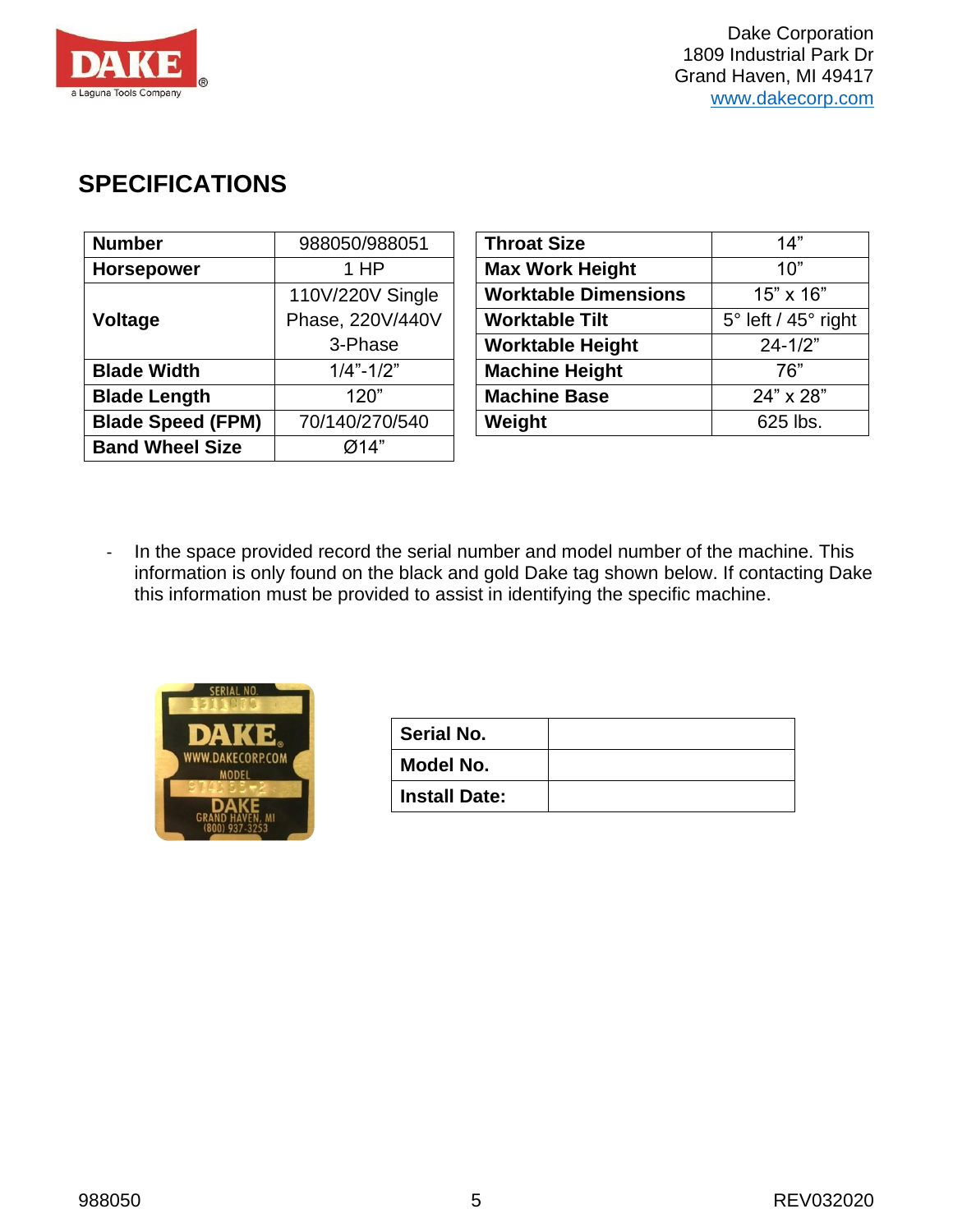

# <span id="page-6-0"></span>**SAFETY**

**This is the safety alert symbol.** When you see this symbol on your machine be alert to the potential for personal injury.

## **Carefully read all safety messages in these instructions and on your tool safety signs.**

Employer is responsible to perform a hazard/PPE assessment before work activity.

Keep safety labels in good condition. Replace missing or damaged labels.





WARNING: This product contains Nickel, a chemical known to the State of California to cause cancer. For more information go to www.P65Warnings.ca.gov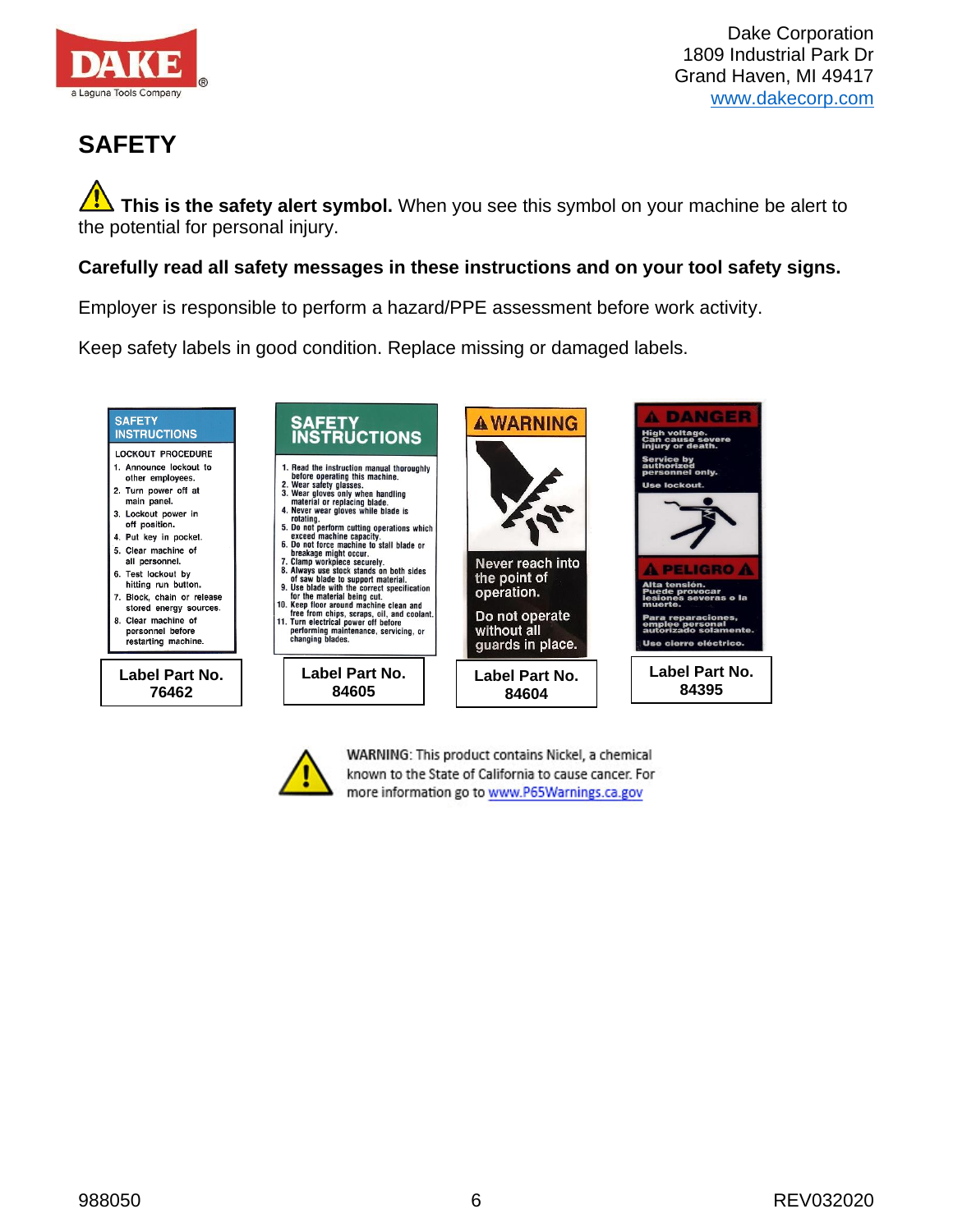

# **Follow recommended precautions and safe operating practices.**

- Always wear approved safety glasses/face shields while using this machine.
- Make sure that the machine is properly grounded.
- Before operating the machine remove all ties, rings, watches, other jewelry, and roll up sleeves above the elbows.
- Remove all loose clothing and tie up ling hair.
- DO NOT WEAR GLOVES WHILE OPERATING.
- Keep the floor around the machine clean and free of scrap metal, oil, and grease.
- Always keep machine guards in place when the machine is in use. If removed for maintenance purposes use extreme caution and replace the guards immediately.
- Do not overreach.
- Always maintain a balanced stance so that you do not fall or lean against the blades.
- Dull blades are dangerous.
- Make all machine adjustments or maintenance with the machine unplugged from the power source.
- Use the correct blade. Do not force a blade to do a job which it was not designed for.
- Do not make cuts requiring more power than is available on the machine.
- Replace warming labels if they become obscured or removed.
- Make certain the motor switch is in the OFF position before connecting the machine to power.
- Always keep an eye on the work, careless acts can result in serious injury.
- Make a habit of checking to see that the keys and adjusting wrenches are removed before turning on the machine.
- Never place hands directly in line with the saw blade.
- Always use push sticks when cutting small material.
- Raise or lower the blade guide only when the machine has been turned off and the blade has stopped moving.
- Read and understand the warnings posted on the machine.
- Failure to comply with all these warmings could lead to serious injury.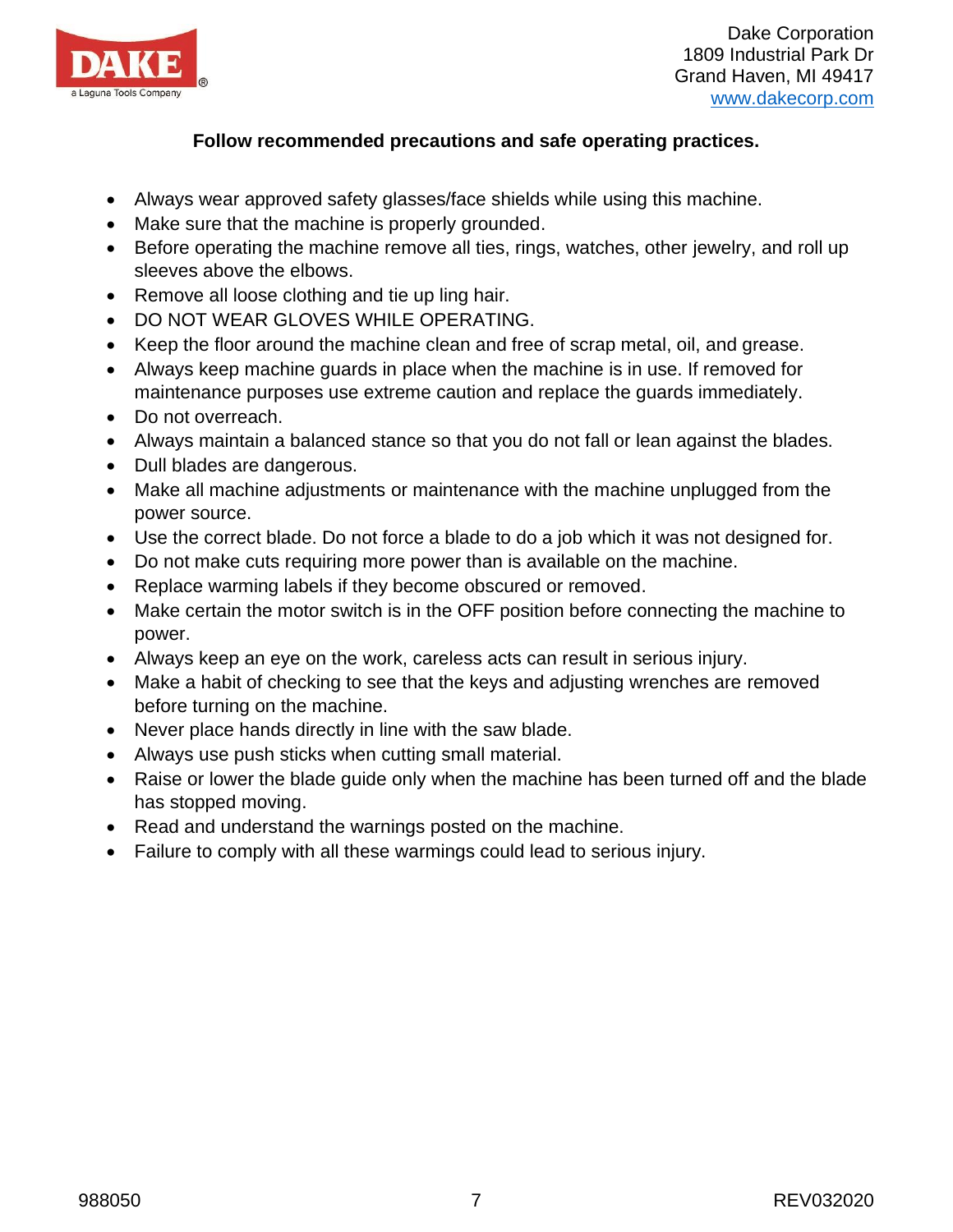

# <span id="page-8-0"></span>**SET UP**

## <span id="page-8-1"></span>*Blade Selection*

For the operator's convenience a blade selector chart is located inside the saw cover (top access door). It provides recommended blade speeds, required teeth per inch, and minimum cutting radius for various band widths. If there are still questions on which blade to purchase please contact DAKE.

Note: You must have at least 3 teeth in to the work or blade damage will result. For straight cuts a 3/4" blade is best.

# <span id="page-8-2"></span>*Blade Speed*

# **Before performing this ensure that the machine is LOCKED OUT and unplugged.**

To change blade speed:

- 1. Loosen the motor mounting screws.
- 2. Lift the motor and move the V-belt to the correct pulley for the desired speed.
- 3. Tighten the motor mounting screws and ensure that there is not slack in the V-belt.

**Note**: The largest pulley will result in the slowest speed, and each step to a smaller pulley will give the next fastest speed of the saw.

## <span id="page-8-3"></span>*Blade Removal And Installation*

## **Before performing this ensure that the machine is LOCKED OUT and unplugged until instructed otherwise for this process. Gloves are required to handle the new and old blade.**

- 1. Release the blade tension handle.
- 2. Remove the blade.
- 3. Place new blade over the bottom wheel then the top wheel.
- 4. Tighten the blade handle enough to hold the blade firmly in place and push the blade into the guide inserts.
- 5. Close the access doors to the machine.
- 6. Turn the machine on to allow the blade to position itself then shut off the machine.
- 7. Finishing tightening the blade. Blade must be tight to ensure a straight cut.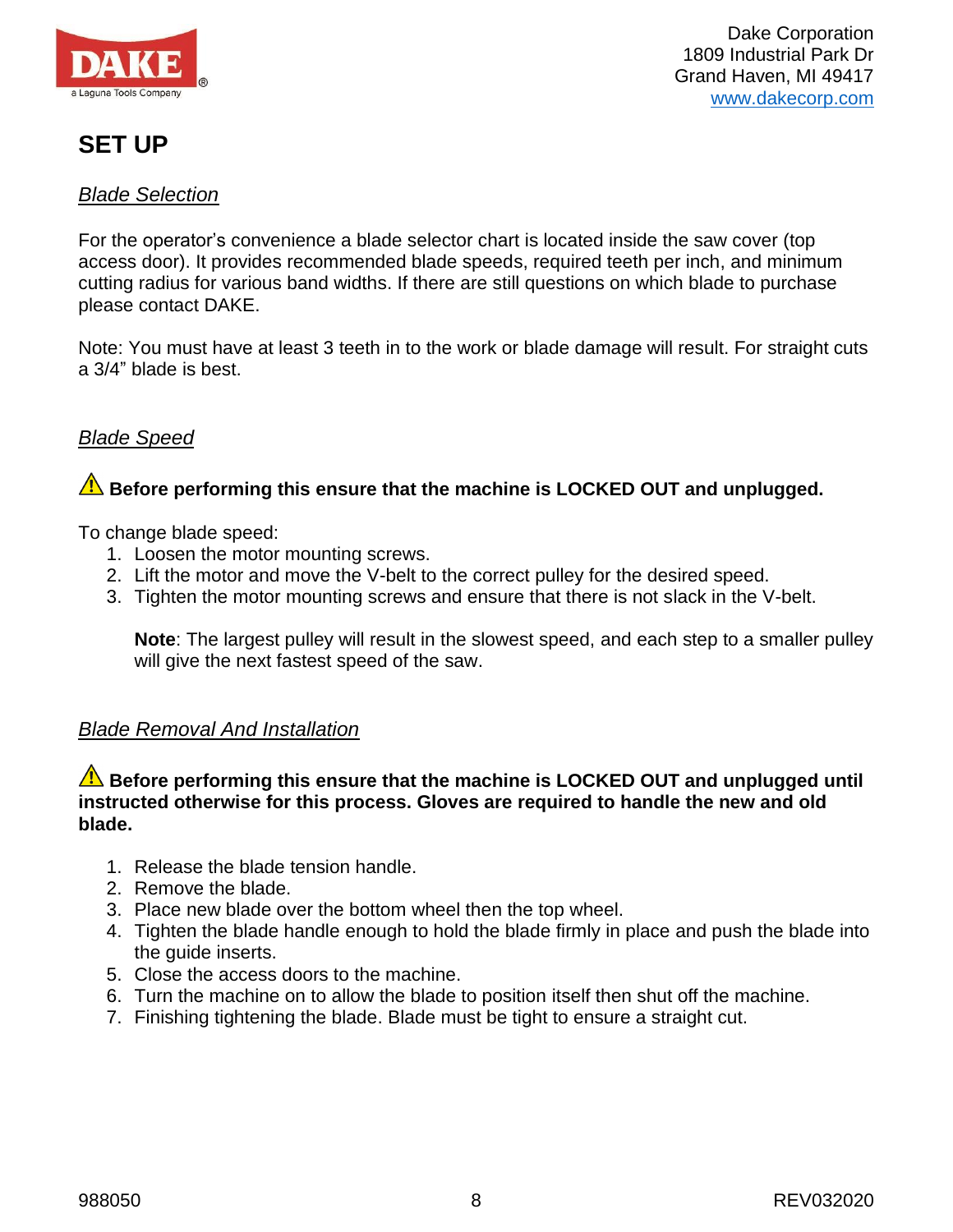

# <span id="page-9-0"></span>**ADJUSTMENTS**

**Blade Tension Handle (Item A):** Used to remove and install saw blade. Also used to set correct blade tension.

**Upper Blade Wheel Adjustment (Item B & C):** If the saw should get out of adjustment and the blade runs off the wheel or runs back against the lip,

- 1. Loosen the two bottom bolts on the wheel side.
- 2. Turn the set screw in or out to make the blade run approximately 1/32" away from the lip on the back of the wheel.
- 3. Tighten the two wheels slide bolts. **NOTE: If the blade can run against the lip on the wheel it will wear the lip off.**



# <span id="page-9-1"></span>**MAINTENANCE**

## <span id="page-9-2"></span>*Lubrication*

- The gear box is filled at the factory. Check the oil level upon arrival of the machine and six months thereafter. This is in the small sliver cup after opening the side panel of the base, if there is visible oil in the cup no refill is needed. Use 90 weight gear lube to maintain fluid level.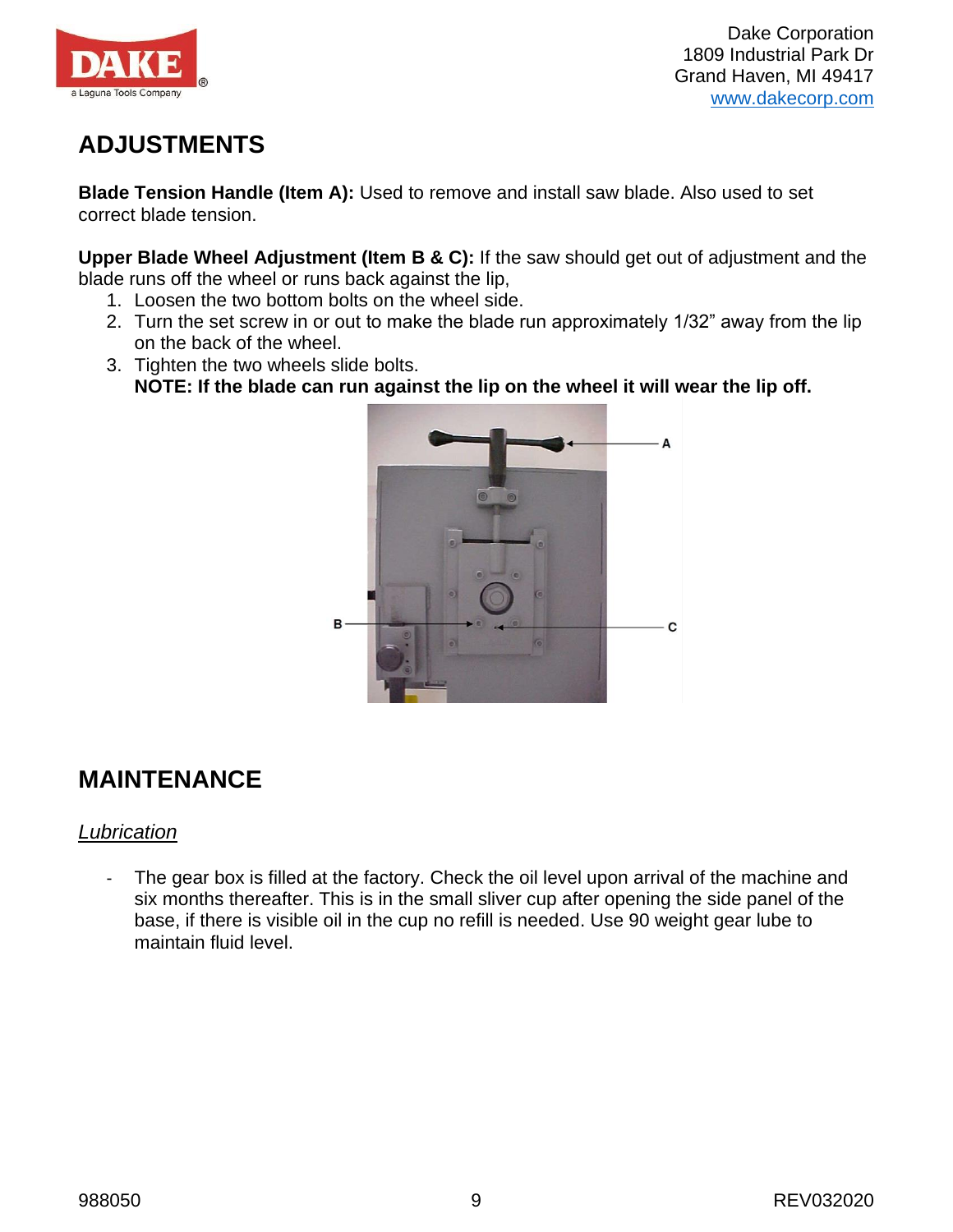

# <span id="page-10-0"></span>**TROUBLESHOOTING**

| <b>SYMPTOM</b>                             | <b>CAUSE</b>                                    | <b>SOLUTION</b>                                                                                                         |
|--------------------------------------------|-------------------------------------------------|-------------------------------------------------------------------------------------------------------------------------|
|                                            | Blade tension is too low                        | Increase blade tension                                                                                                  |
| Saw is not cutting straight                | Blade is dull or worn on one<br>side            | Replace blade                                                                                                           |
|                                            | Blade is upside down. Teeth<br>must point down. | Correct blade orientation                                                                                               |
| <b>Blade teeth breaking</b>                | Incorrect blade pitch for<br>application        | Use the pitch and speed<br>selector on the saw or<br>contact Dake if unsure what<br>blade to use for the<br>application |
|                                            | Inferior blade                                  | Change to a higher quality<br>blade                                                                                     |
|                                            | <b>Blade tension is incorrect</b>               | Adjust blade tension                                                                                                    |
| <b>Blade Damage</b>                        | Blade is being overfed                          | Slow the rate material is<br>pushed into the blade                                                                      |
|                                            | <b>Blade teeth hitting guides</b>               | Adjust a proper gap between<br>the blade and the guide insert                                                           |
|                                            | <b>Blade installed improperly</b>               | Check and fix if found<br>improperly installed                                                                          |
| <b>Blade is twisting</b>                   | <b>Blade tension too loose</b>                  | Tighten blade tension                                                                                                   |
|                                            | Blade is being overfed                          | Slow the rate material is<br>pushed into the blade                                                                      |
|                                            | Blade teeth are worn<br>unevenly                | Make sure a quality blade is<br>used                                                                                    |
| Sawing direction deviates                  | Blade tension is too loose                      | Tighten blade tension                                                                                                   |
|                                            | Guidepost was set too high                      | Set guidepost to be within a<br>1/4" of the work                                                                        |
|                                            | Blade tension is too loose                      | Tighten blade tension                                                                                                   |
| <b>Blade walks</b>                         | Blade is not tracking correctly                 | See "Adjustment" in this<br>manual to adjust the upper<br>blade wheel                                                   |
|                                            | Blade speed used is too fast                    | Adjust speed lower                                                                                                      |
| Blade dulling prematurely                  | Blade selection is improper<br>for application  | Use the pitch and speed<br>selector on the saw or<br>contact Dake if unsure what<br>blade to use for the<br>application |
|                                            | Blade is being overfed                          | Slow the rate material is<br>pushed into the blade                                                                      |
| Excessive noise when<br>machine is running | Saw is not sitting flat on the<br>floor         | Reposition the machine on a<br>flat, even floor                                                                         |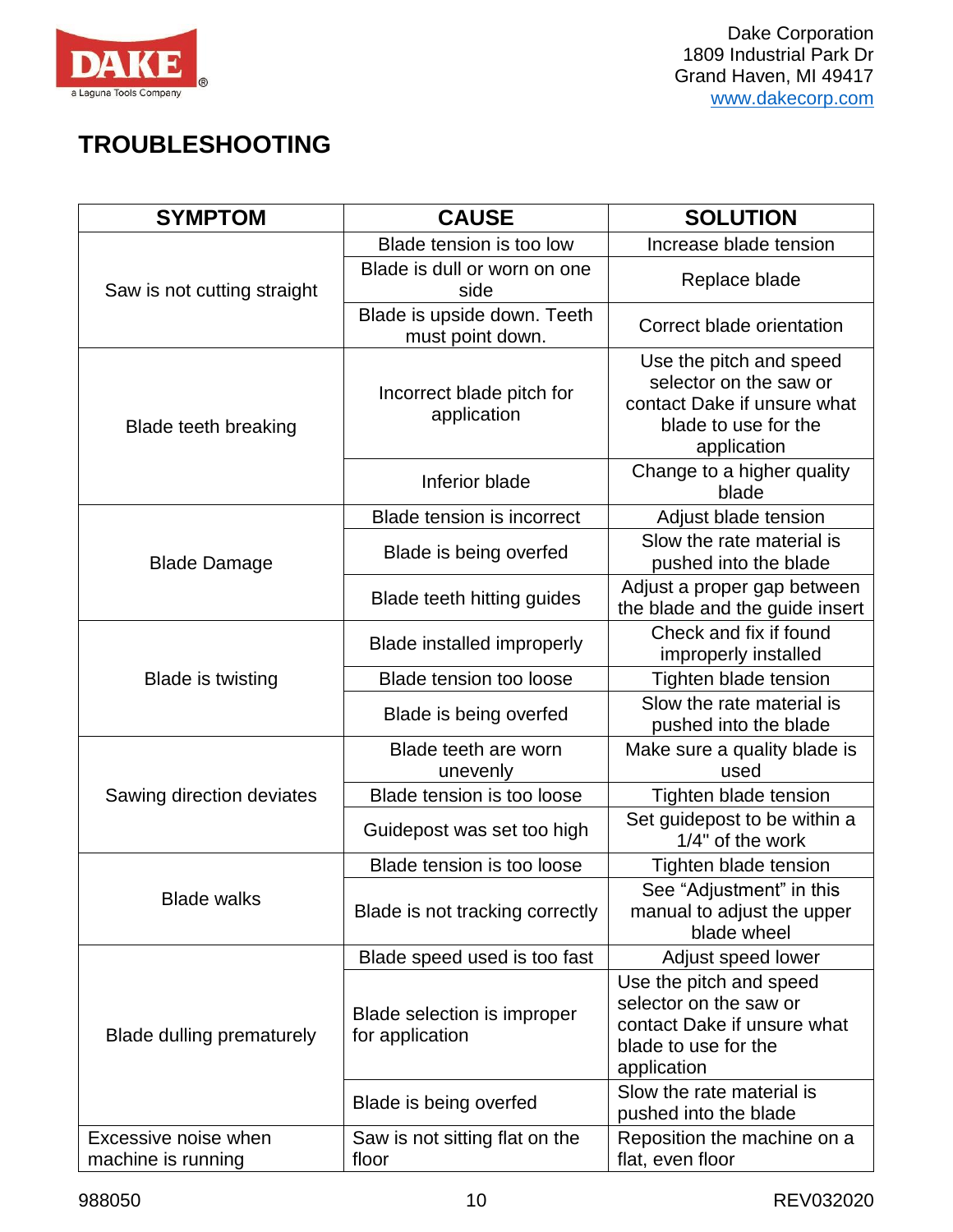

# <span id="page-11-0"></span>**ELECTRICAL COMPONENTS**

**120 Volt Single Phase:**

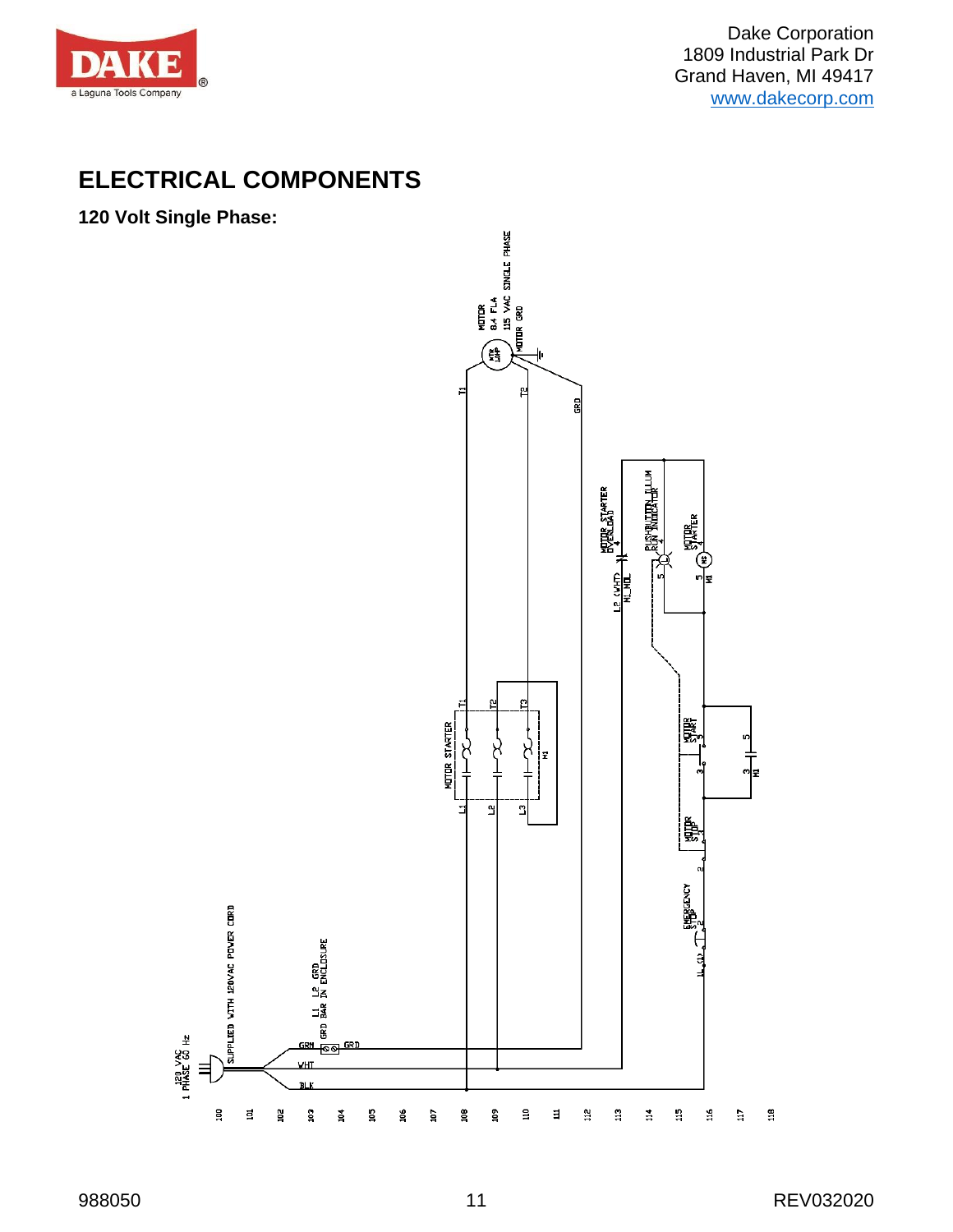

# **220 Volt Single Phase:**

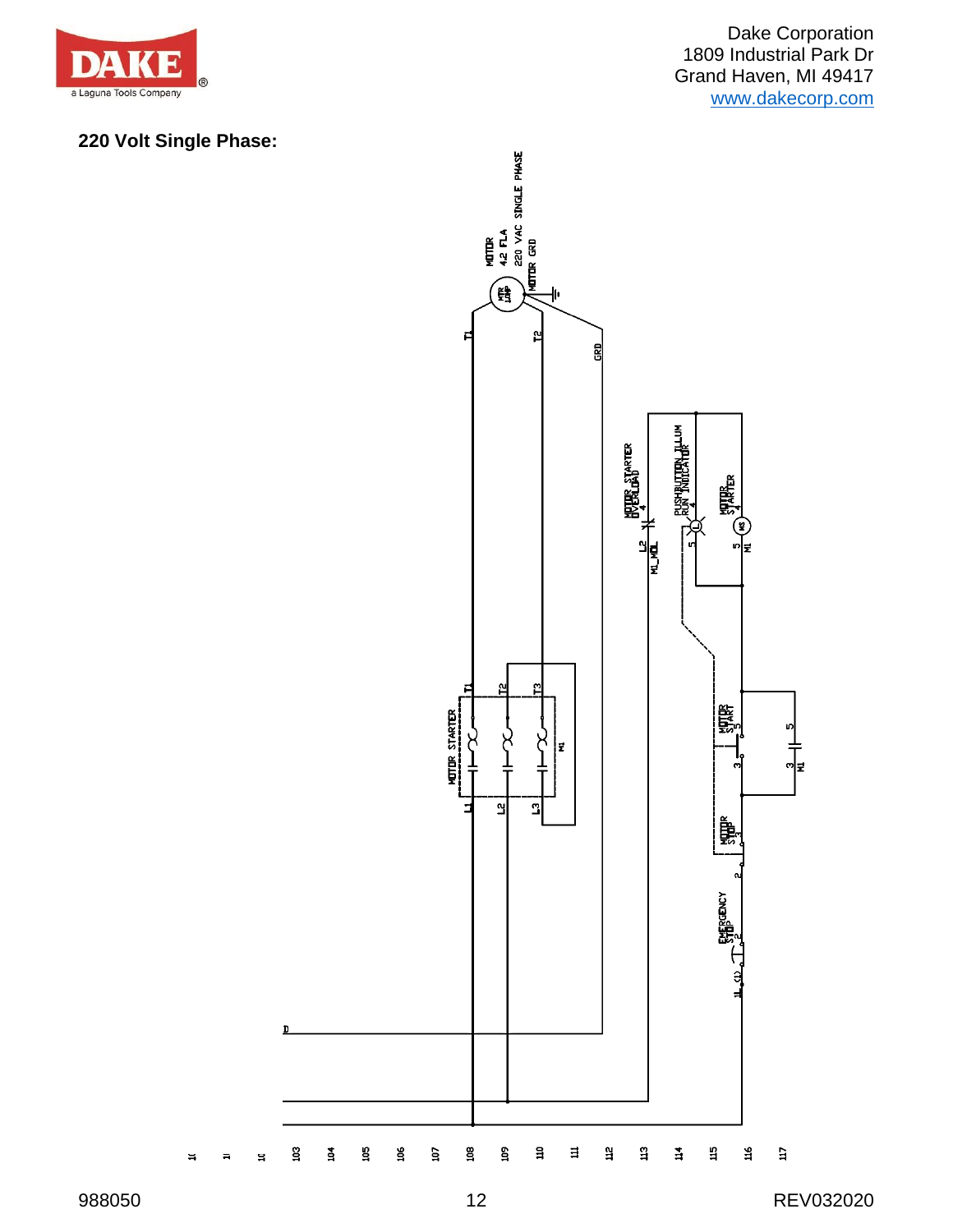

## **220 Volt 3-Phase**

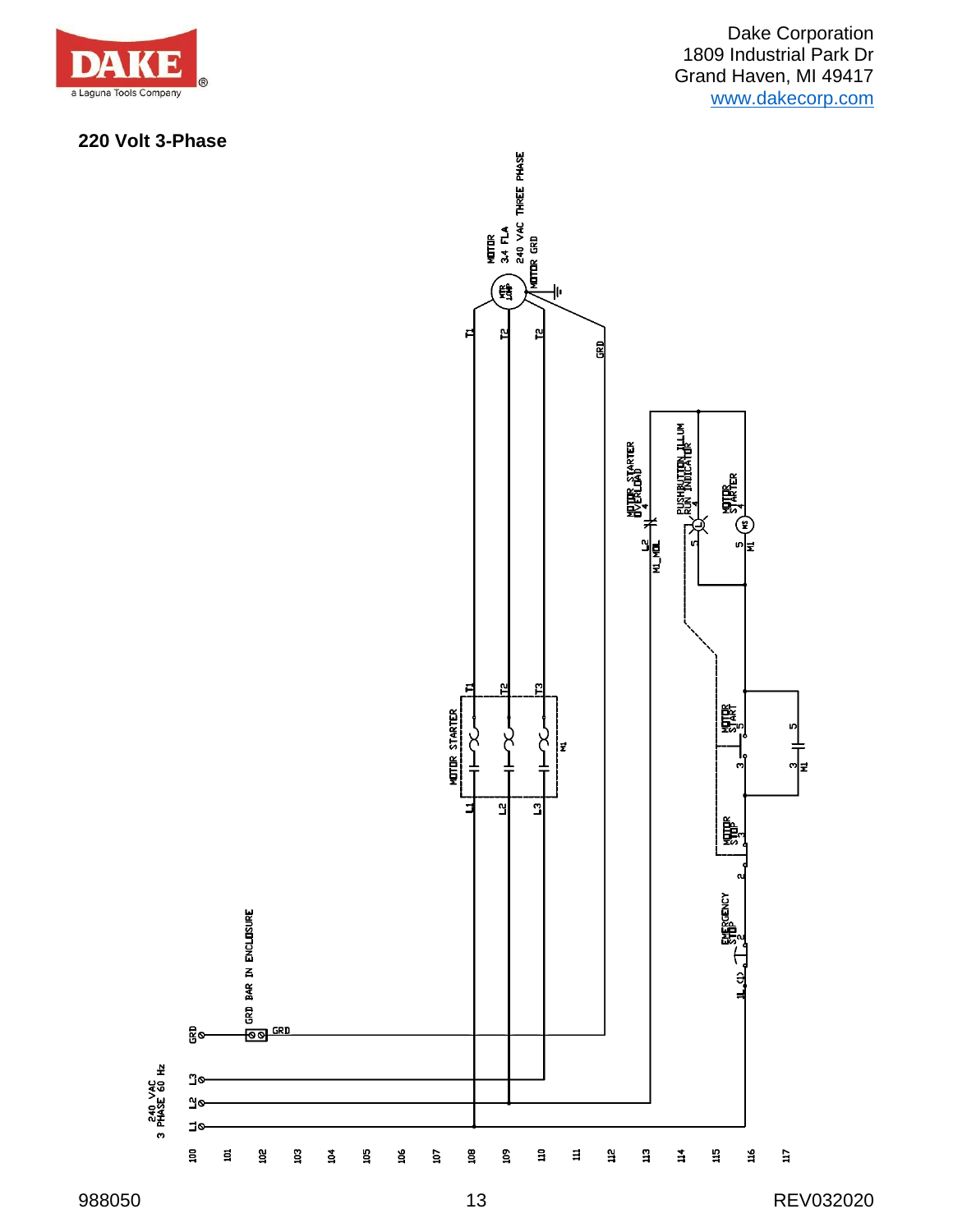

## **480 Volt 3-Phase:**

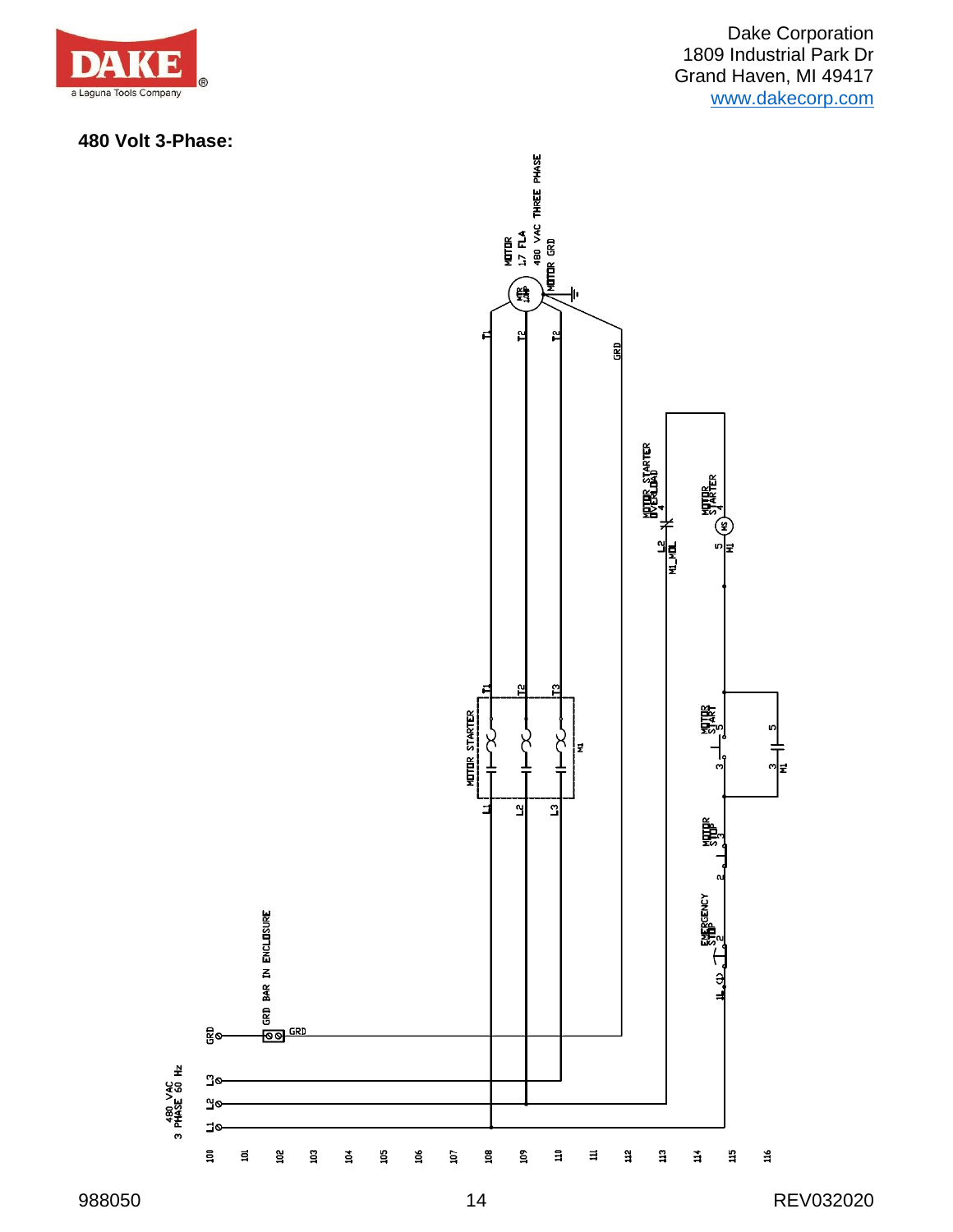

# <span id="page-15-0"></span>**EXPLODED VIEW & PARTS LIST**



| <b>Item</b> | <b>Part Number</b> | <b>Description</b>             | Qty |
|-------------|--------------------|--------------------------------|-----|
|             | 716716             | <b>Tension Handle Assembly</b> |     |
|             | 86747M             | Door Latch                     |     |
|             | 87080              | Table                          |     |
| 4A          | 300568             | Door Handle                    |     |
| 4B          | 300569             | Door Latch                     |     |
| 5           | 716745             | <b>Frame Assembly</b>          |     |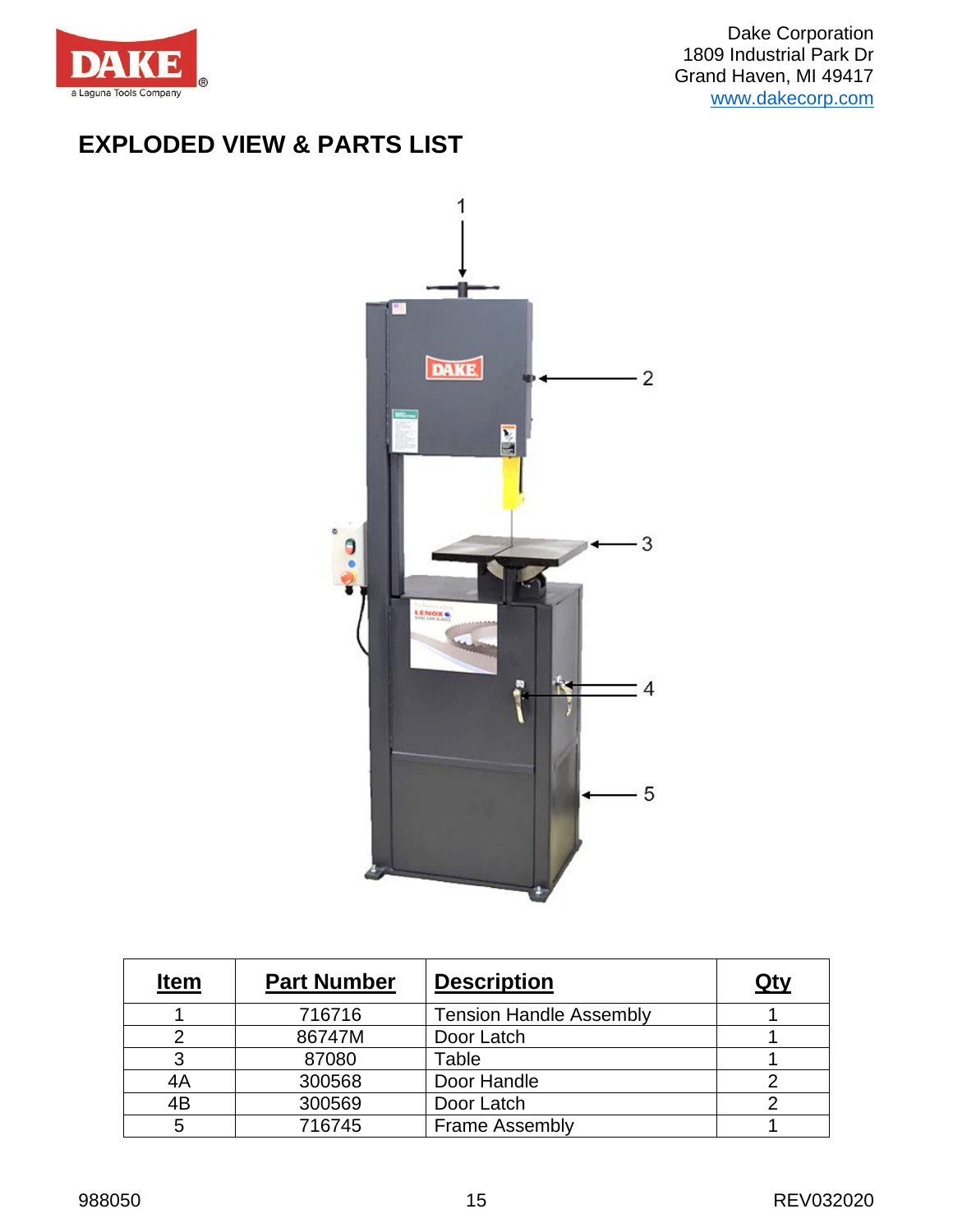



| <b>Item</b> | <b>Part Number</b> | <b>Description</b>             | Qty            |
|-------------|--------------------|--------------------------------|----------------|
|             | 716716             | <b>Tension Handle Assembly</b> |                |
|             | 86828              | <b>Tension Handle Body</b>     |                |
|             | 87104              | <b>Tension Handle</b>          | $\overline{2}$ |
| 2           | 716705             | <b>Wheel Assembly</b>          | $\overline{2}$ |
|             | 300459             | <b>Blade Wheel Band</b>        |                |
|             | 300693             | <b>Wheel Bearing</b>           | $\overline{2}$ |
|             | 86795              | Wheel Blade - Lower/Upper      |                |
|             | 86803              | Axle Wheel - Lower/Upper       |                |
|             | 86804              | Stud - Wheel                   |                |
| 3           | 300917 & 300918    | <b>Blade Guard</b>             |                |
|             | 300342             | <b>Thumb Screw</b>             | っ              |
|             | 300912             | <b>Speed Selector Label</b>    |                |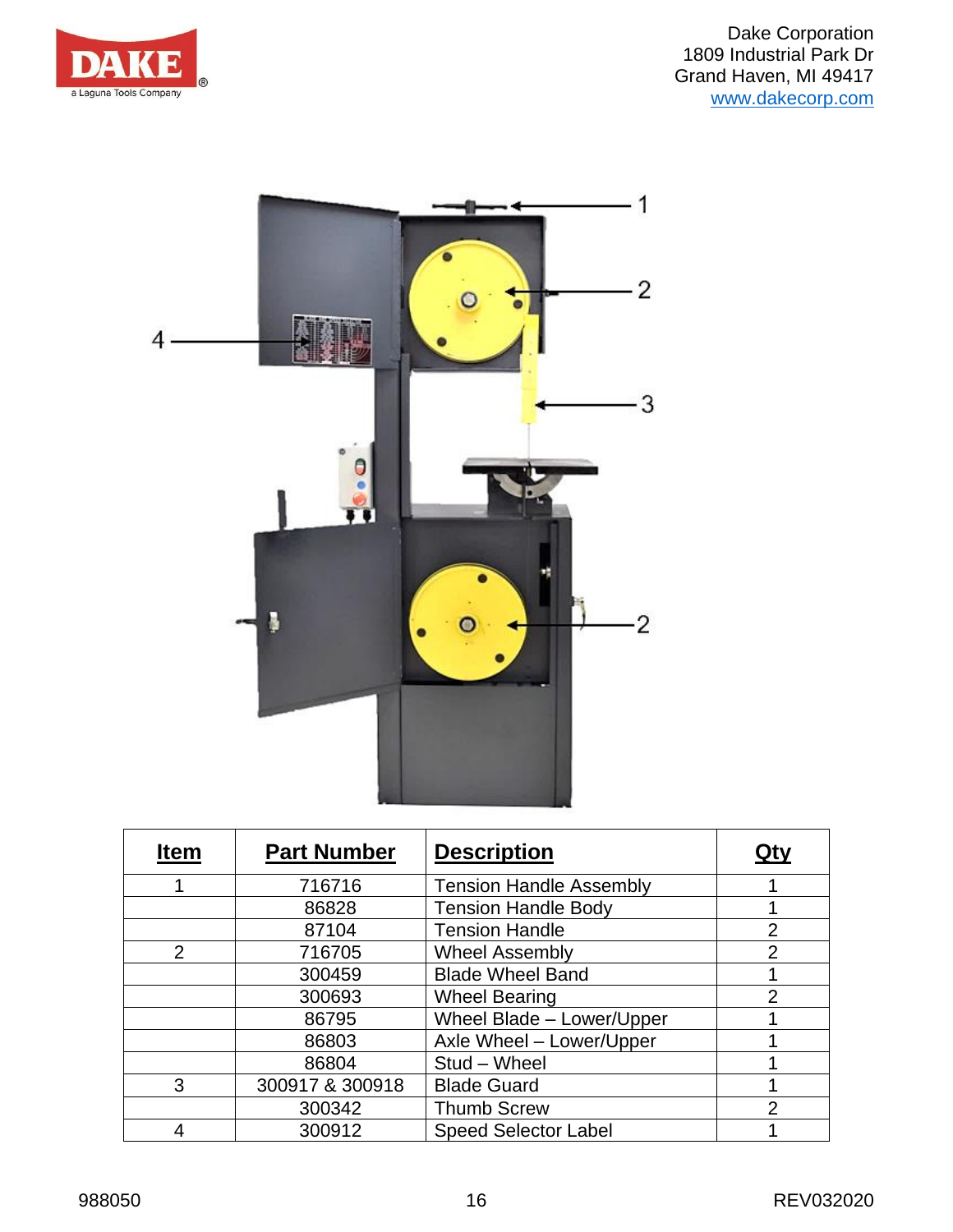



| <b>Item</b>    | <b>Part Number</b> | <b>Description</b>                  | <u>Qty</u>     |
|----------------|--------------------|-------------------------------------|----------------|
|                | 43450              | Socket Cap Screw (3/8"-16 x 1-1/4") | $\overline{2}$ |
| $\overline{2}$ | 86827              | <b>Pillow Block</b>                 |                |
| 3              | 86828P             | <b>Tension Screw</b>                |                |
| 4              | 43447              | Socket Cap Screw (3/8"-16 x 3/4")   | 6              |
| 5A             | 86824              | Wheel Slide - External piece        | 1              |
| 5B             | 86825              | Wheel Slide - Internal piece        |                |
| 6              | 86826              | <b>Rail Slide Wheel</b>             | $\overline{2}$ |
| 7A             | 43939              | Hex Nut (7/16"-20)                  | 1              |
| 7В             | 43638              | Flat Washer (1")                    | 1              |
| 8A             | 43452              | Socket Cap Screw (3/8"-16 x 1-3/4") | 4              |
| 8B             | 43632              | Flat Washer (5/16")                 | 4              |
| 9              | 43591              | Set Screw (3/8"-16 x 1)             |                |
| 10             | 86810              | <b>Guide Bar Holder</b>             |                |
| 11             | 300832             | Knob Assembly (1-1/2")              | 1              |
| 12             | 44337              | Roll Pin (1/4" x 1-3/4")            | $\overline{2}$ |
| 13             | 43591              | Socket Cap Screw (3/8"-16 x 1-1/2") | 1              |
| 14             | 86556              | <b>Handles</b>                      | 3              |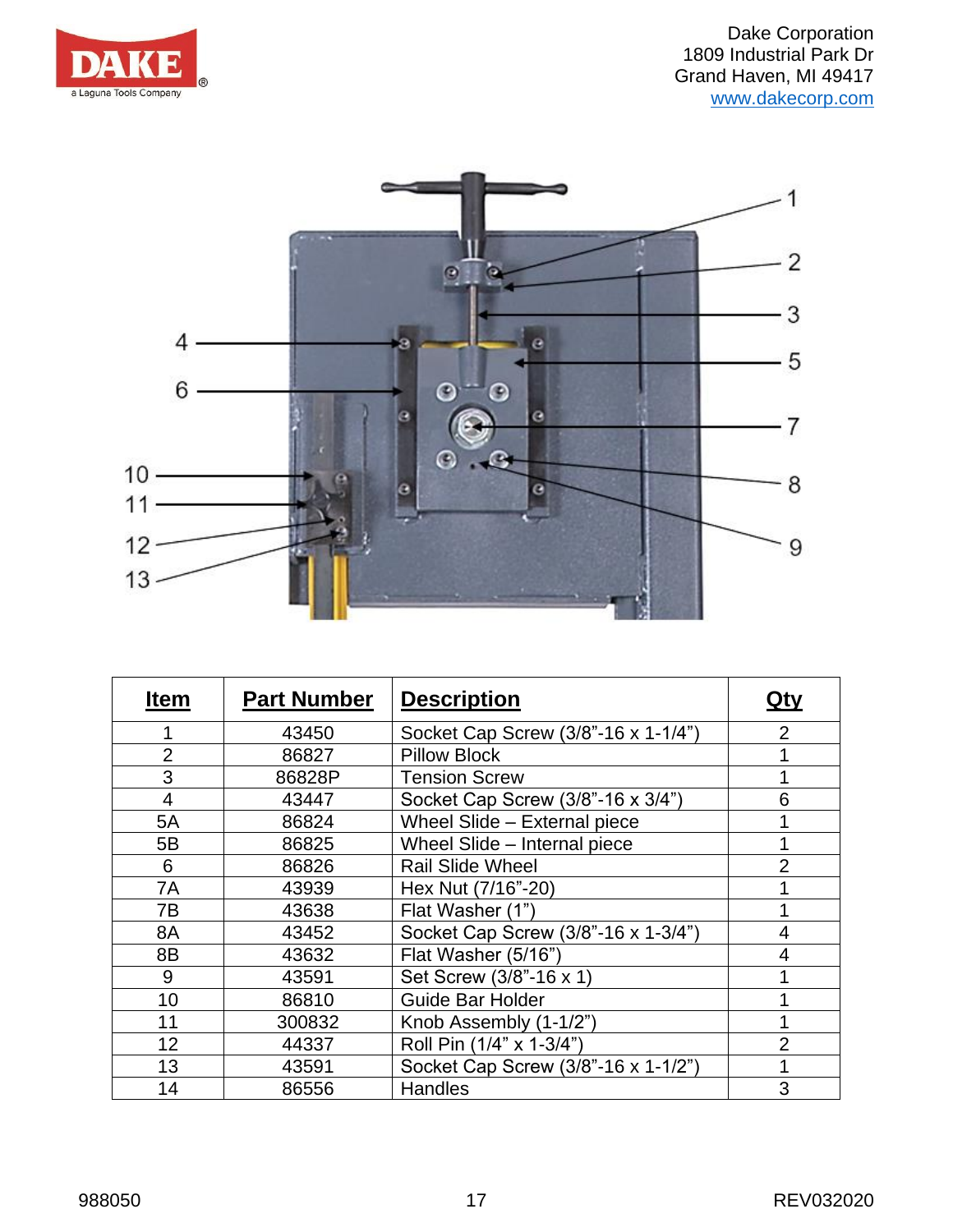



| <b>Item</b>    | <b>Part Number</b> | <b>Description</b>                  | <u>Qty</u>     |
|----------------|--------------------|-------------------------------------|----------------|
|                | 716749             | Saddle Assembly                     |                |
|                | 87081              | <b>Table Top Base</b>               |                |
| $\overline{2}$ | 87025              | <b>Table Lock</b>                   |                |
| 3              | 43939              | Hex Jam Nut (7/16"-20)              |                |
| 4              | 44033              | Dowel Pin (5/8" x 1-1/2")           | $\overline{4}$ |
| 5              | 87078              | <b>Rocker Rings</b>                 | $\overline{2}$ |
| 6              | 87077M             | <b>Rocker Ring Pointer</b>          |                |
|                | 43449              | Socket Cap Screw (3/8"-16 x 1.0)    | 4              |
| 8              | 43451              | Socket Cap Screw (3/8"-16 x 1-1/2") | $\overline{2}$ |
| 9              | 300564             | <b>Cam Follower</b>                 |                |
| 10             | 43939              | Hex Jam Nut (7/16"-20)              |                |
| 11             | 44337              | <b>Roll Pin</b>                     | $\overline{2}$ |
| 12             | 86806              | <b>Contour Guide Insert</b>         |                |
| 13             | 87034              | <b>Lower Guide Holder</b>           |                |
| 14             | 87033              | <b>Guide Bracket</b>                |                |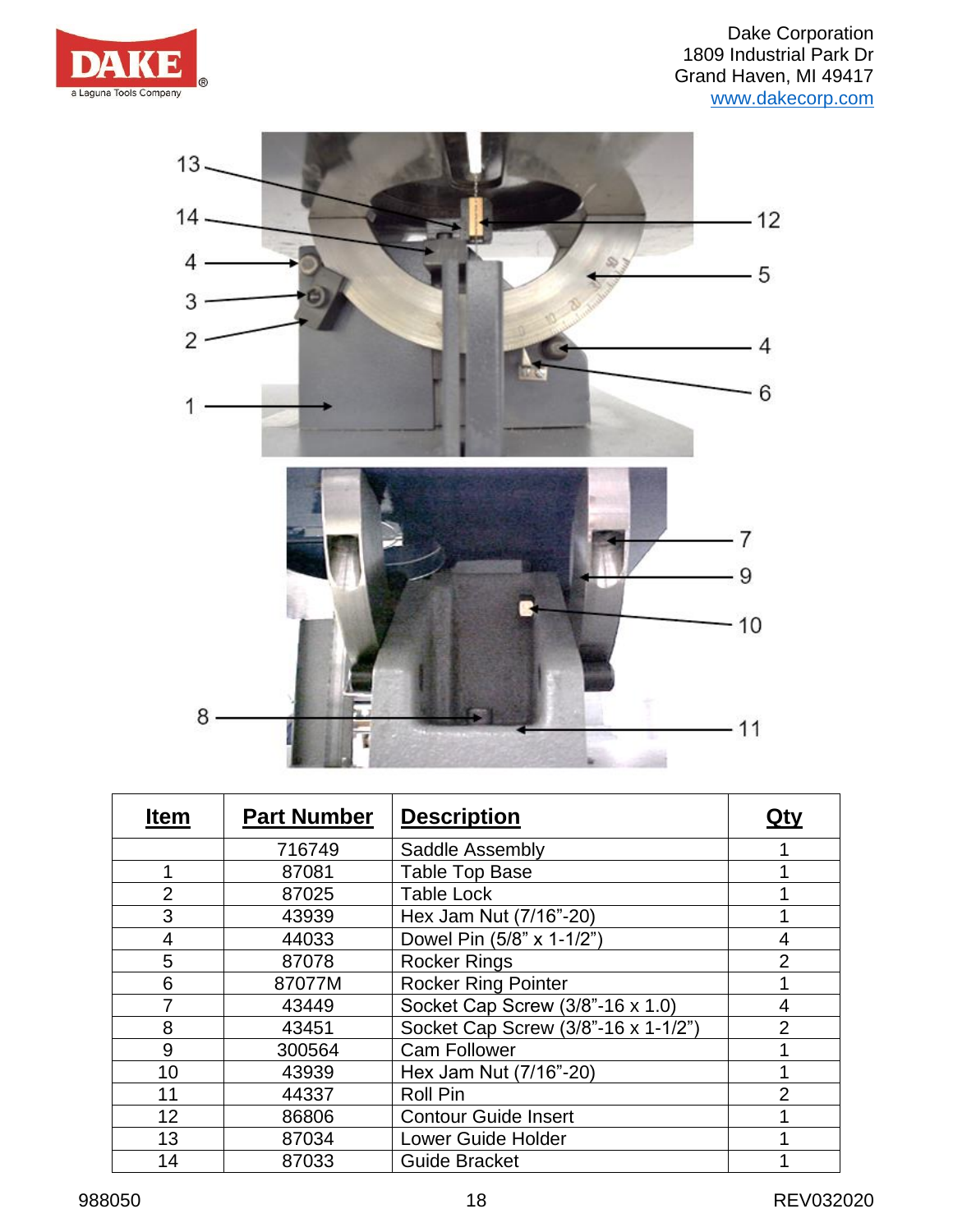



| <b>Item</b>    | <b>Part Number</b> | <b>Description</b>                         | Qty |
|----------------|--------------------|--------------------------------------------|-----|
|                | 87029              | <b>Guide Bar</b>                           |     |
| $\overline{2}$ | 300701             | <b>Guide Kit</b>                           |     |
| 3              | 43545              | <b>Socket Cap Screw</b>                    |     |
| 4              | 87028              | <b>Upper Guide Swivel</b>                  |     |
| 5              | 86808              | <b>Holder Contour Insert</b>               |     |
| 6              | 86806A             | Insert Contour Guide 1/2" Blade Carbide    |     |
| 6              | 86806B             | Insert Contour Guide 1/2" Blade Brass      |     |
| 8              | 43545              | Socket Cap Screw (#10-24 x 1/4" Cup Point) |     |
|                | 716756             | <b>Lower Roll Guide Assembly</b>           |     |
|                | 716753             | <b>Upper Roll Guide Assembly</b>           |     |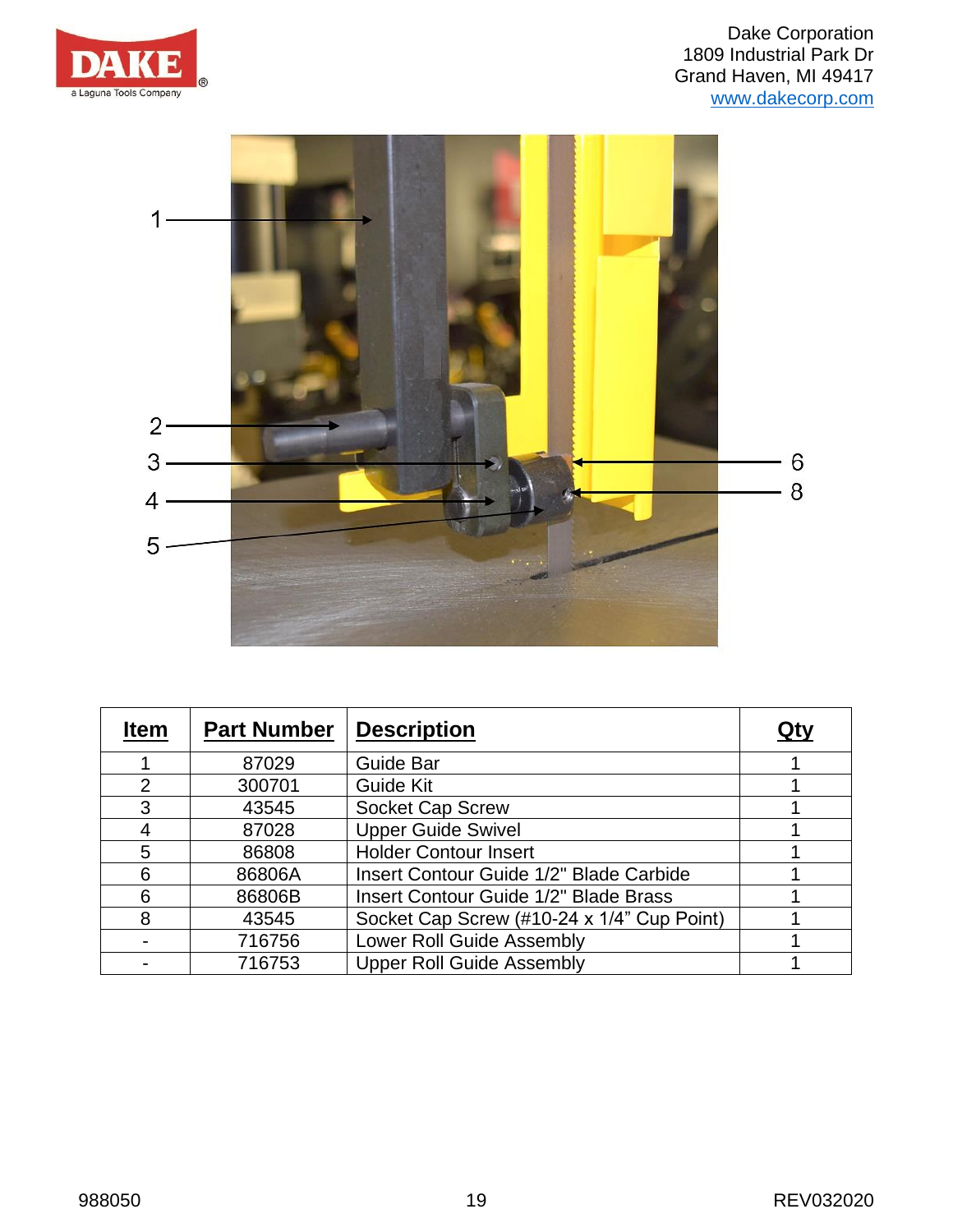



| <b>Item</b>    | <b>Part Number</b> | <b>Description</b>                      | Qty |
|----------------|--------------------|-----------------------------------------|-----|
|                | 300473             | <b>Gearbox Pulley</b>                   |     |
|                | 71061              | Key for Pulley (3/16" x 3/16" x 1-1/4") |     |
| $\overline{2}$ | 10077-10           | V-Belt                                  |     |
| 3              | 86798              | <b>Motor Mounting Axle</b>              |     |
| 4              | 86800              | <b>Motor Mounting Block</b>             | 2   |
|                | 43450              | Socket Cap Screw (3/8"-16 x 1-1/4")     | 4   |
|                | 43414              | Socket Cap Screw (1/4"-20 x 3/4")       | 2   |
| 5              | 300473             | <b>Motor Pulley</b>                     |     |
|                | 71061              | Key for Pulley (3/16" x 3/16" x 1-1/4") |     |
| 6              | 300485             | Motor - Single Phase                    |     |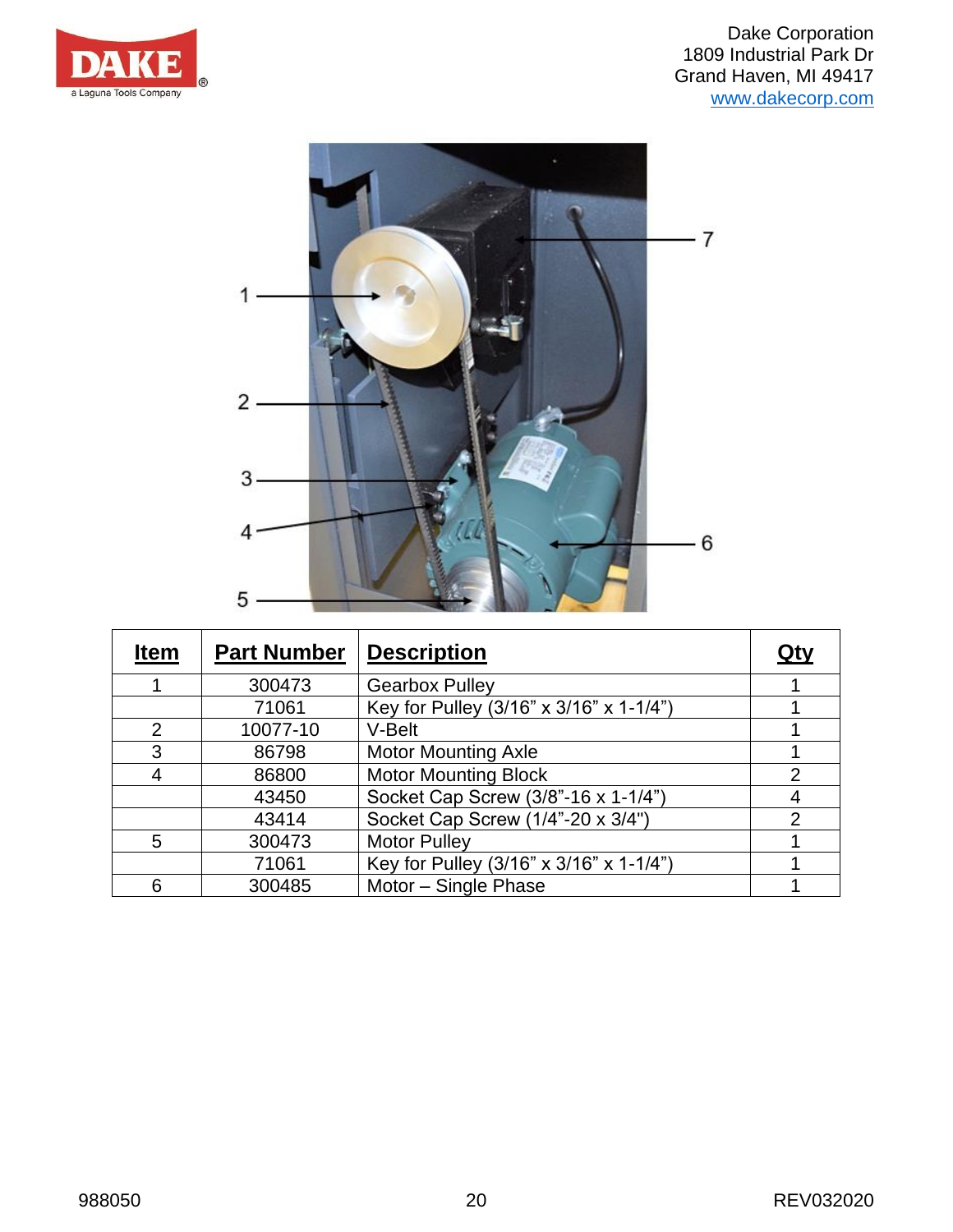





| <b>Item</b> | <b>Part Number</b> | <b>Description</b>         | <u>Qty</u>     |
|-------------|--------------------|----------------------------|----------------|
| 12          | 300666             | Worm Gear (Bronze)         |                |
| 13          | 86784              | 80 Tooth Gear              |                |
| 14          | 300456             | 4-Lead Worm                |                |
| 15          | 300646             | 24 Tooth Gear              |                |
| 20          | 5072-00            | <b>Gearbox Bearing</b>     | $\overline{2}$ |
| 21          | 5073-00            | <b>Gearbox Bearing</b>     | 2              |
| 22          | 86785              | <b>Main Drive Shaft</b>    |                |
| 23          | 86781              | Gearbox - Short Axel       |                |
| 28          | 86783              | Gearbox Spacer (1-1/4" OD) |                |